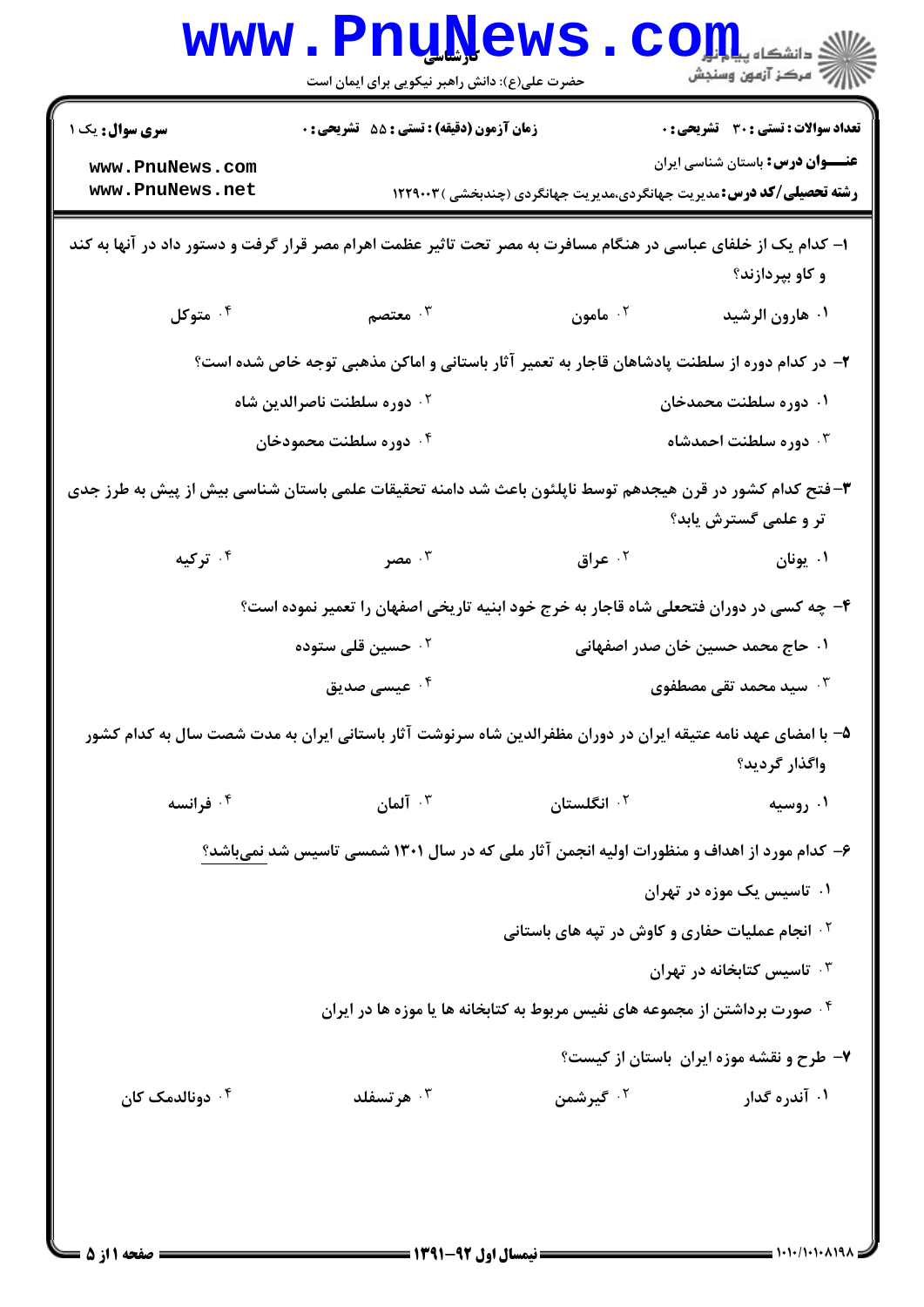|                                                                                                                 | www.PnuNews<br>حضرت علی(ع): دانش راهبر نیکویی برای ایمان است                         |                                | ی<br>ی دانشکاه پ <b>یا با بال</b><br>أأأآ مركز آزمون وسنجش                                                               |  |
|-----------------------------------------------------------------------------------------------------------------|--------------------------------------------------------------------------------------|--------------------------------|--------------------------------------------------------------------------------------------------------------------------|--|
| سری سوال: ۱ یک                                                                                                  | زمان آزمون (دقیقه) : تستی : 55 آتشریحی : 0                                           |                                | <b>تعداد سوالات : تستی : 30 ٪ تشریحی : 0</b>                                                                             |  |
| www.PnuNews.com<br>www.PnuNews.net                                                                              |                                                                                      |                                | <b>عنـــوان درس:</b> باستان شناسی ایران<br><b>رشته تحصیلی/کد درس:</b> مدیریت جهانگردی،مدیریت جهانگردی (چندبخشی ) ۱۲۲۹۰۰۳ |  |
|                                                                                                                 | ۸– چه کسی در سال ۱۳۳۸ موسسه باستان شناسی دانشگاه تهران را پایه گذاری کرد؟            |                                |                                                                                                                          |  |
|                                                                                                                 | ۰ <sup>۲</sup> فريدون توللي                                                          |                                | ۰۱ محسن مقدم                                                                                                             |  |
|                                                                                                                 | ۰ <sup>۴</sup> دکتر عیسی بهنام                                                       |                                | ۰۳ دکتر عزت الله نگهبان                                                                                                  |  |
| ۹– کدام کشور از نقطه نظر جغرافیای فرهنگی چهار راه تماس و برخورد فرهنگ های باستانی در خاور نزدیک محسوب<br>مىشود؟ |                                                                                      |                                |                                                                                                                          |  |
| ۰۴ ایران                                                                                                        | ترکیه $\cdot$ ۳                                                                      | ۰ <sup>۲</sup> سوریه           | ۰۱ عراق                                                                                                                  |  |
|                                                                                                                 |                                                                                      |                                | ۱۰– غار هو تو و کمربند در نزدیکی کدام شهر قرار دارند ؟                                                                   |  |
| ۰۴ ساری                                                                                                         | رشت $\cdot^{\,}$                                                                     | ۰ <sup>۲</sup> رامسر           | ۰۱ بهشهر                                                                                                                 |  |
|                                                                                                                 |                                                                                      |                                | 11- کدام یک از غارهای زیر به نام غار شکارچیان معروف است؟                                                                 |  |
| ۰ <sup>۴</sup> غار هوتو                                                                                         | غار بيستون $\cdot^{\mathtt{w}}$                                                      | ۰ <sup>۲</sup> غار شانیدر      | ۰۱ غار وارواسی                                                                                                           |  |
|                                                                                                                 | ۱۲- پرفسور دونالد مک کان تمدن پیش از تاریخ ایران در جنوب و جنوب غربی را چه نام نهاد؟ |                                |                                                                                                                          |  |
| <b>گ تمدن سفال نخودی رنگ</b>                                                                                    |                                                                                      | ۰۱ تمدن عصر آهن                |                                                                                                                          |  |
| ۰۴ تمدن سفال قرمز رنگ                                                                                           |                                                                                      |                                | تمدن برنز $\cdot$ "                                                                                                      |  |
|                                                                                                                 |                                                                                      |                                | ۱۳- کدام گزینه جزء آثار بدست آمده از طبقه مرتفع تپه علی کش است؟                                                          |  |
| <b>گ سفال هایی شبیه سفالهای قرمز و نخودی</b>                                                                    |                                                                                      | ۰۱ مجسمه های خشن بدون نقش فلزی |                                                                                                                          |  |
| <sup>۴</sup> ۰ قطعات مجسمه های گلی شبیه مجسمه های جارمو                                                         |                                                                                      |                                | ه مجسمه های سنگی الهه باروری *                                                                                           |  |
|                                                                                                                 |                                                                                      |                                | ۱۴- بر روی سفال های بدست آمده از تپه سراب کدامیک از نقوش زیر مشاهده میشود؟                                               |  |
| ۰ <sup>۲</sup> نقش گورخر                                                                                        |                                                                                      | ۰۱ بچه قورباغه قبل از دگردیسی  |                                                                                                                          |  |
|                                                                                                                 | نقش بز $\cdot$ ۴                                                                     |                                | نقش گراز وحشی $\cdot^{\mathtt{w}}$                                                                                       |  |
| ۱۵- سوراخ های موجود بر روی دیوار شرقی و جنوبی معبد منقوش زاغه چه کاربردی داشته است؟                             |                                                                                      |                                |                                                                                                                          |  |
|                                                                                                                 |                                                                                      |                                | ۰۱ تیر کش های دفاعی معبد بوده است.                                                                                       |  |
|                                                                                                                 |                                                                                      |                                | <sup>۲</sup> ۰ به عنوان نورگیر معبد استفاده می شده است.                                                                  |  |
|                                                                                                                 |                                                                                      |                                | <b>۰۳ جای تیرهایی است که سقف اولیه معبد را می پوشانده است.</b>                                                           |  |
|                                                                                                                 |                                                                                      |                                | ۰۴ روزنه هایی برای قرار دادن اشیاء نظری در معبد بوده است.                                                                |  |
|                                                                                                                 |                                                                                      |                                |                                                                                                                          |  |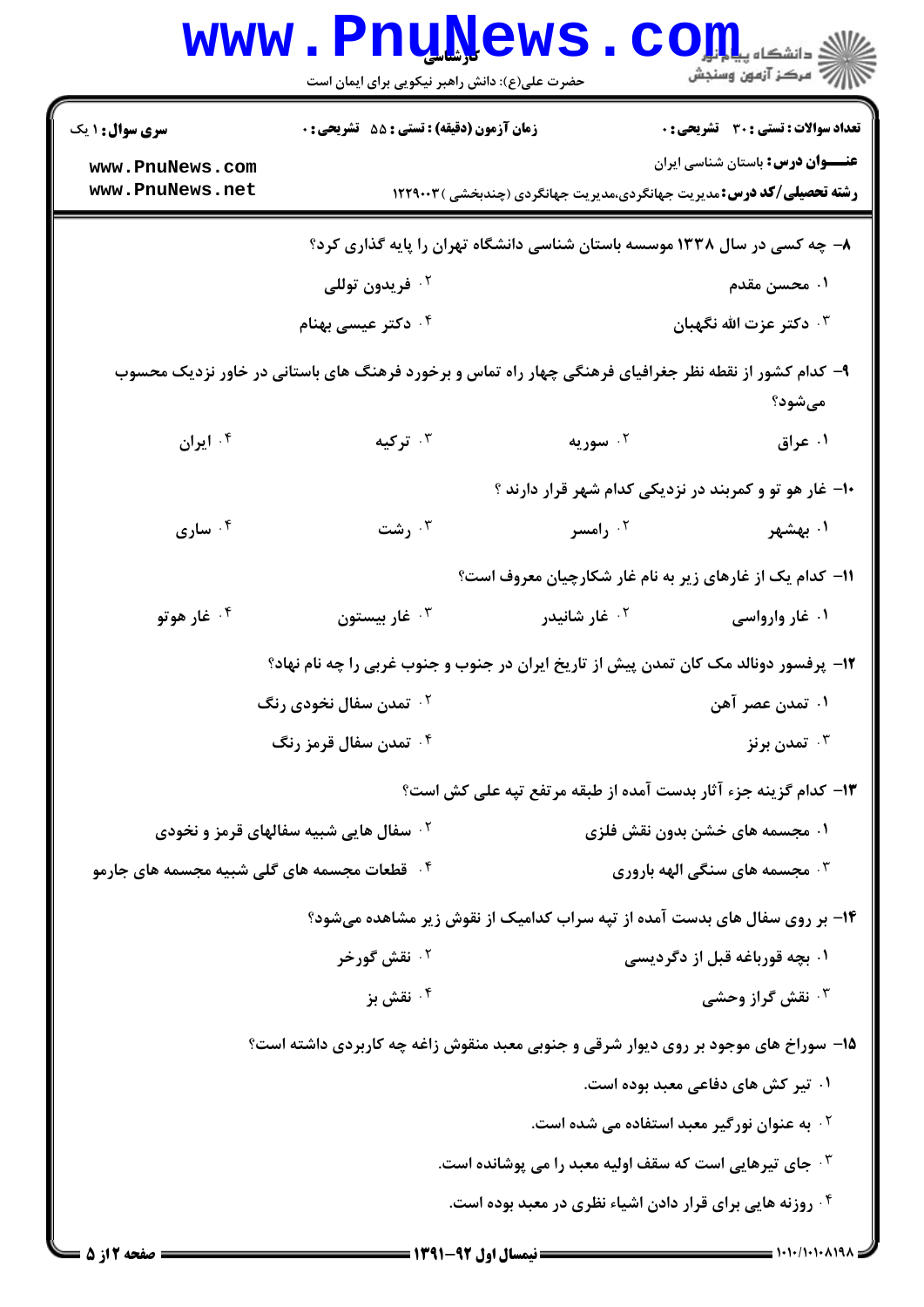| <b>سری سوال : ۱ یک</b>                                                                                                 | زمان آزمون (دقیقه) : تستی : 55 آتشریحی : 0                                                                           |                                                                                | <b>تعداد سوالات : تستی : 30 ٪ تشریحی : 0</b> |
|------------------------------------------------------------------------------------------------------------------------|----------------------------------------------------------------------------------------------------------------------|--------------------------------------------------------------------------------|----------------------------------------------|
| www.PnuNews.com<br>www.PnuNews.net                                                                                     |                                                                                                                      | <b>رشته تحصیلی/کد درس:</b> مدیریت جهانگردی،مدیریت جهانگردی (چندبخشی ) ۱۲۲۹۰۰۳  | <b>عنـــوان درس:</b> باستان شناسی ایران      |
|                                                                                                                        |                                                                                                                      | ۱۶– اولین تمدن شناخته شده در ایران کدام است؟                                   |                                              |
| ۰۴ تمدن عبید                                                                                                           | تمدن سیلک $\cdot^{\mathsf{r}}$                                                                                       | ۰۲ تمدن <i>حص</i> ار                                                           | ۰۱ تمدن چشمه علی                             |
|                                                                                                                        |                                                                                                                      | ۱۷– تمدن چشمه علی همزمان با کدامیک از تمدنهای بین النهرین بوده است؟            |                                              |
| ۰۴ تمدن اوروک                                                                                                          | ۰ <sup>۳</sup> تمدن حصونا                                                                                            | ۰ <sup>۲</sup> تمدن حلف                                                        | ۰۱ تمدن عبید                                 |
| ۱۸– با ظهور تمدن جدید در تپه حصار چه تفاوتی در تدفین مردگان نسبت به تمدن سیلک پدید آمد؟                                |                                                                                                                      |                                                                                |                                              |
|                                                                                                                        | <sup>۲</sup> ۰ رسم گذاشتن اشیا در قبر ها از بین رفت.                                                                 |                                                                                | ۰۱ تدفین در گور خمره ها رایج شد.             |
|                                                                                                                        | ۰۴ مقبره های دسته جمعی رایج شد.                                                                                      |                                                                                | ۰۳ پوشاندن مرده با گل اخرا از بین رفت.       |
|                                                                                                                        |                                                                                                                      |                                                                                | ۱۹- شهر سوخته در نزدیکی کدام شهر قرار دارد؟  |
| زابل $\cdot$ $^{\mathsf{f}}$                                                                                           | کنگاور $\cdot$                                                                                                       | ۰ <sup>۲</sup> کاشان                                                           | ۰۱ گرگان                                     |
|                                                                                                                        |                                                                                                                      | +۲- کدام یک از آثار زیر جزء محصولات جدید شکل گرفته در تمدن تپه حصار است؟       |                                              |
|                                                                                                                        | <sup>۲ .</sup> فنجان های سفالی دسته دار                                                                              |                                                                                | ۰۱ مهره های دکمه ای شکل                      |
|                                                                                                                        | ۰۴ تبرهای مفرغی                                                                                                      |                                                                                | مهره های استوانه ای $\cdot^{\mathsf{r}}$     |
|                                                                                                                        | <b>۲۱</b> - کدام مورد در ارتباط با دفن مردگان در تمدن سفال نخودی و تمدن شمال شرقی صحیح است؟                          |                                                                                |                                              |
| ۰۱ هردو تمدن اموات را در خارج از دهکده به خاک می سپردند اما مقابر در تمدن سفال نخودی به صورت دسته جمعی بود.            |                                                                                                                      |                                                                                |                                              |
|                                                                                                                        | <sup>۲.</sup> هردو تمدن اموات را در داخل ً دهکده به خاک می سپردند اما مقابر در تمدن شمال شرقی به صورت دسته جمعی بود. |                                                                                |                                              |
| ۰ <sup>۳ ت</sup> مدن سفال نخودی اموات را در خارج از دهکده و تمدن شمال شرقی اموات را در داخل از دهکده به خاک می سپردند. |                                                                                                                      |                                                                                |                                              |
| <sup>۴.</sup> تمدن سفال نخودی اموات را درداخل از دهکده و تمدن شمال شرقی اموات را درخارج از دهکده به خاک می سپردند.     |                                                                                                                      |                                                                                |                                              |
|                                                                                                                        |                                                                                                                      | ٢٢- در حفاريهاي تل ابليس آثار ذوب كدام فلز در عميق ترين لايه ها بدست امده است؟ |                                              |
| ۰۴ طلا                                                                                                                 | ۰۳ نقره                                                                                                              | ۰۲ مس                                                                          | ۰۱ آهن                                       |
|                                                                                                                        |                                                                                                                      |                                                                                |                                              |
|                                                                                                                        |                                                                                                                      |                                                                                |                                              |
|                                                                                                                        |                                                                                                                      |                                                                                |                                              |
|                                                                                                                        |                                                                                                                      |                                                                                |                                              |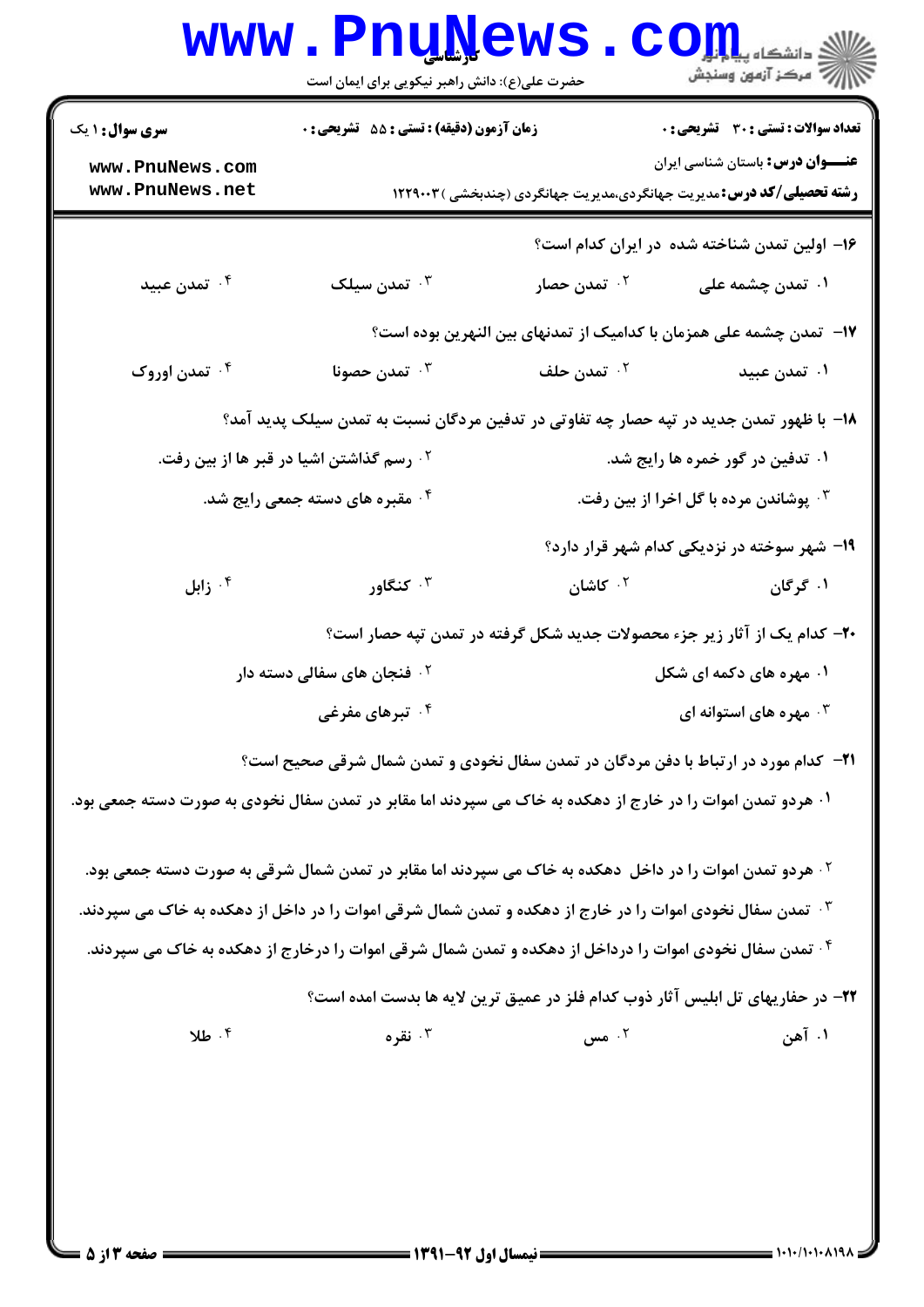|                                                                                                   | www.PnuNews.<br>حضرت علی(ع): دانش راهبر نیکویی برای ایمان است |                                                                                                   | الله دانشکاه پیالی است.<br>الله اسکن آزمون وسنجش           |
|---------------------------------------------------------------------------------------------------|---------------------------------------------------------------|---------------------------------------------------------------------------------------------------|------------------------------------------------------------|
| <b>سری سوال : ۱ یک</b>                                                                            | <b>زمان آزمون (دقیقه) : تستی : 55 تشریحی : 0</b>              |                                                                                                   | <b>تعداد سوالات : تستی : 30 ٪ تشریحی : 0</b>               |
| www.PnuNews.com<br>www.PnuNews.net                                                                |                                                               | <b>رشته تحصیلی/کد درس:</b> مدیریت جهانگردی،مدیریت جهانگردی (چندبخشی ) ۱۲۲۹۰۰۳                     | <b>عنـــوان درس:</b> باستان شناسی ایران                    |
|                                                                                                   |                                                               |                                                                                                   | <b>۲۳</b> - کدام گزینه از ویژگی های مقابر در تل ابلیس است؟ |
|                                                                                                   |                                                               |                                                                                                   | ۰۱ مقابر در اتاق خانه ها قرار دارد.                        |
|                                                                                                   |                                                               | <sup>۲</sup> ۰ در داخل مقابر چون گذشته اشیاء با مرده دفن نشده است.                                |                                                            |
|                                                                                                   |                                                               |                                                                                                   | ۰۳ مردگان ماسک بر صورت دارند.                              |
|                                                                                                   |                                                               |                                                                                                   | ۰۴ مردگان در داخل تابوت های وان شکل قرار دارند.            |
|                                                                                                   |                                                               | <b>۲۴</b> - تمدن کدام منطقه در بین النهرین ً به عنوان یک تمدن ایرانی شناخته شده است؟              |                                                            |
|                                                                                                   | ۰ <sup>۲ .</sup> تمدن دوره تاریخی سامره                       |                                                                                                   | ۰۱ تمدن ماقبل تاریخ در سامره                               |
|                                                                                                   | ۰ <sup>۴</sup> تمدن جمدت نصر                                  |                                                                                                   | تمدن حلف $\cdot^{\mathtt{w}}$                              |
| ۲۵- تنها نقطه ای که می توان تمام تغییرات تمدن سفال نخودی رنگ را در آن مطالعه نمود کدام ناحیه است؟ |                                                               |                                                                                                   |                                                            |
| ۰ <sup>۴</sup> ناحیه شوش                                                                          | استان ناحیه کردستان $\cdot$                                   | ۰۲ تخت جمشید                                                                                      | ۰۱ ناحیه لرستان                                            |
|                                                                                                   |                                                               | ۲۶– بیشترین تجارت ناحیه حصار با نواحی بین النهرین مربوط به مبادلات چه کالایی بوده است؟            |                                                            |
|                                                                                                   | <b>10 محصولات کشاورزی</b>                                     |                                                                                                   | ۰۱ سنگ مرمر                                                |
|                                                                                                   | ۰۴ حیوانات مختلف                                              |                                                                                                   | ۰ <sup>۳</sup> سنگ های قیمتی بخصوص فیروزه                  |
|                                                                                                   |                                                               | ۲۷- کدام مورد باعث گذر از دوره ما قبل تاریخ و ورود به دوران تاریخی جوامع بشری گردید؟              |                                                            |
|                                                                                                   | <b>10 اختراع چرخ سفال گری</b>                                 |                                                                                                   | ۰۱ کشف آتش                                                 |
|                                                                                                   | ۰۴ اختراع خط                                                  |                                                                                                   | ذوب فلزات $\cdot$                                          |
|                                                                                                   |                                                               |                                                                                                   | <b>۲۸</b> - دوران تاریخی در ایران از چه زمانی شروع میشود؟  |
|                                                                                                   |                                                               |                                                                                                   | ۰۱ از تاریخ ایلام یعنی اوایل هزاره سوم پیش از میلاد        |
|                                                                                                   |                                                               | <sup>۲</sup> ۰ از تاریخ اورارتوها یعنی اوایل هزاره دوم پیش از میلاد                               |                                                            |
|                                                                                                   |                                                               | ۰۳ از تاریخ کاسی ها یعنی اوایل هزاره دوم پیش از میلاد                                             |                                                            |
|                                                                                                   |                                                               | <sup>۴</sup> . از تاریخ گوتی ها یعنی اوایل هزاره پنجم پیش از میلاد                                |                                                            |
|                                                                                                   |                                                               | <b>۲۹</b> - بر روی جام های زرین و سیمینی که از مارلیک به دست آمده است نقش کدام حیوان دیده نمیشود؟ |                                                            |
| ۰ <sup>۴</sup> بز کوهی                                                                            | ۰۳ گراز                                                       | ۰۲ مار $\cdot$                                                                                    | ۰۱ عقاب                                                    |